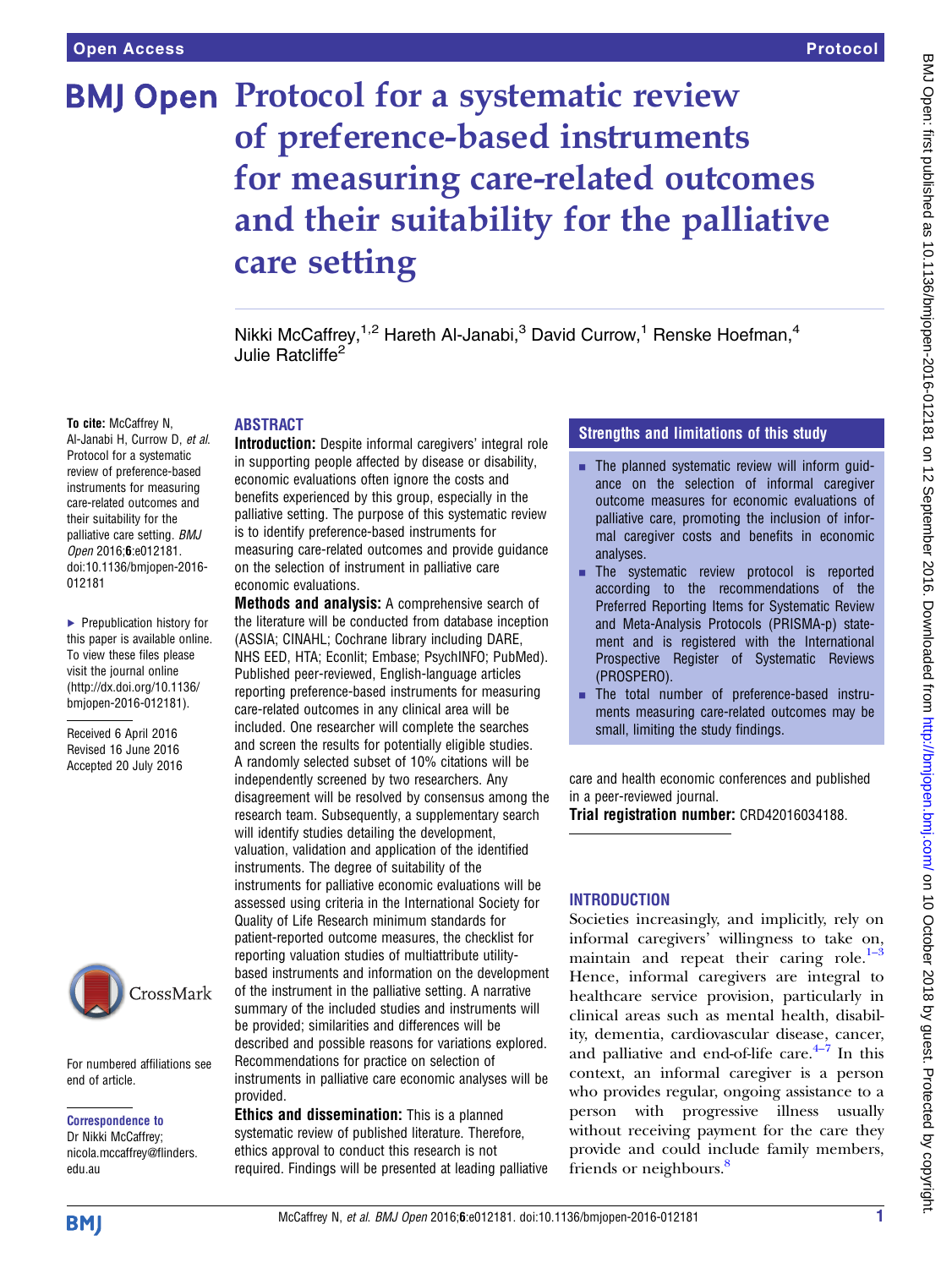The WHO defines palliative care as, 'an approach that improves the quality of life (QOL) of patients and their families facing the problem associated with lifethreatening illness, through the prevention and relief of suffering by means of early identification and impeccable assessment and treatment of pain and other pro-blems, physical, psychosocial and spiritual'.<sup>[9](#page-4-0)</sup> At the end of life, annual contributions by informal caregivers have been estimated at \$A40 billion (£21 billion, \$A1=£0.52, 4 March 2016) in Australia<sup>[10](#page-4-0)</sup> and between one-third and one-fifth of overall costs (health, social, informal care and out of pocket) in the UK and Canada, respectively.<sup>11 12</sup> Further, contributions by informal caregivers in the USA have been estimated at over US\$500 billion a year (£367 billion, US\$1=£0.71, 4 March 2016).<sup>[13](#page-4-0)</sup> Clearly, it is vital to consider the impacts on informal caregivers of different models of service provision and alternative health and social interventions when undertaking health research and formulating health policy in the palliative setting. Otherwise, cost shifting and excessive burden on family and friends could threaten the continued provision of this highly valued care. $^{14}$  $^{14}$  $^{14}$ 

International, consensus-based, best practice guidelines on evaluating palliative and end-of-life care services highlight the need to include informal caregiver costs and benefits in economic evaluations. $^{15}$  $^{15}$  $^{15}$  Broadly, economic evaluations systematically compare the relative costs and benefits of competing courses of action, providing information about how best to improve patient and family outcomes within funding constraints. Increasingly, these types of economic analyses are used to inform clinical, funding and policy decisions. $16-19$  $16-19$ Costs and benefits are considered simultaneously to evaluate how best to achieve value for money from scarce resources. $20$  The most commonly reported measure of benefit in economic evaluations generally is the quality-adjusted life year  $(QALY)$ .<sup>[21](#page-4-0)</sup> The  $QALY$  is the sum of time spent in different quality-weighted health states, where the quality-weights represent values or pre-ferences for alternative health states.<sup>[22 23](#page-4-0)</sup> Often generic, preference-based measures of health-related quality of life (HrQOL) such as the  $EQ-5D<sup>24</sup>$  $EQ-5D<sup>24</sup>$  $EQ-5D<sup>24</sup>$  are used to generate these quality weights.<sup>[23](#page-4-0)</sup> Preference-based measures allow attributes of health to be valued differently. $^{25}$  For example, an increase in mobility may be more highly valued by patients than a reduction in pain.

However, such generic measures tend to focus on health alone as the sole indicator of benefit. Other aspects of healthcare such as factors relating to the provision of services or care-specific domains, such as control, may also be valued. $26 \frac{26}{27}$  Consequently, economic evaluations which use generic, preference-based measures do not enable robust coverage of the impacts of interventions in complex disease areas such as palliative care where multiple, diverse domains of effect are valued. $28 \frac{29}{11}$  $28 \frac{29}{11}$  It is vital that instruments used to measure the impact of interventions for economic evaluations are sensitive to things that matter to the patient and family.

Otherwise, measures will be unresponsive to change, leading to a suboptimal model of measurement and valuation of the true benefits of palliative strategies and misinformed decisions about where best to invest limited public funds. $30$ 

Empirical evidence indicates that conclusions relating to the cost-effectiveness of healthcare interventions can alter substantially when care-related costs and outcomes are included in economic evaluations. $31 \frac{32}{2}$  Despite this, impacts on informal caregivers have relatively rarely been considered in economic analyses, especially in palliative and end-of-life care.<sup>14 31</sup> <sup>33</sup> This is due, in part, to the difficulties associated with conducting research in this context, particularly capturing and valuing caregiving effects.[14](#page-4-0)

The number of economic evaluations in palliative and end-of-life care has recently started to increase.<sup>[34](#page-5-0)-39</sup> Despite this, guidance is lacking on which instruments can be used for measuring care-related outcomes in economic analyses, hindering inclusion of informal caregiver costs and benefits. Previous systematic reviews in the palliative setting have yielded many different types of instruments for capturing informal caregiver outcomes in health services research such as bereavement, burden, family functioning, mood, needs, QOL, satisfaction with service delivery and social support. $40-42$ However, preceding reviews did not consider the specific requirements of outcome measures in economic evaluations and may not have identified all relevant literature. Consequently, the aim of this systematic review is to identify, critically appraise and provide guidance on the selection of preference-based instruments for measuring care-related outcomes in palliative care economic evaluations.

#### Review questions

This systematic review aims to address three related research questions:

- 1. What preference-based instruments are available generally, that is, in any clinical setting, to measure care-related outcomes?
- 2. How have preference-based instruments measuring care-related outcomes been developed, valued, validated and applied across clinical, research and policy settings?
- 3. Have preference-based instruments measuring care-related outcomes been validated and valued in the palliative setting, that is, have preference weights been obtained from a representative sample of people receiving palliative care?

#### METHODS

A structured, three-step approach will be taken for the systematic review. First, all preference-based instruments measuring care-related outcomes in economic evaluations in any clinical setting will be identified. Based on the reviewers' knowledge of this field, the total number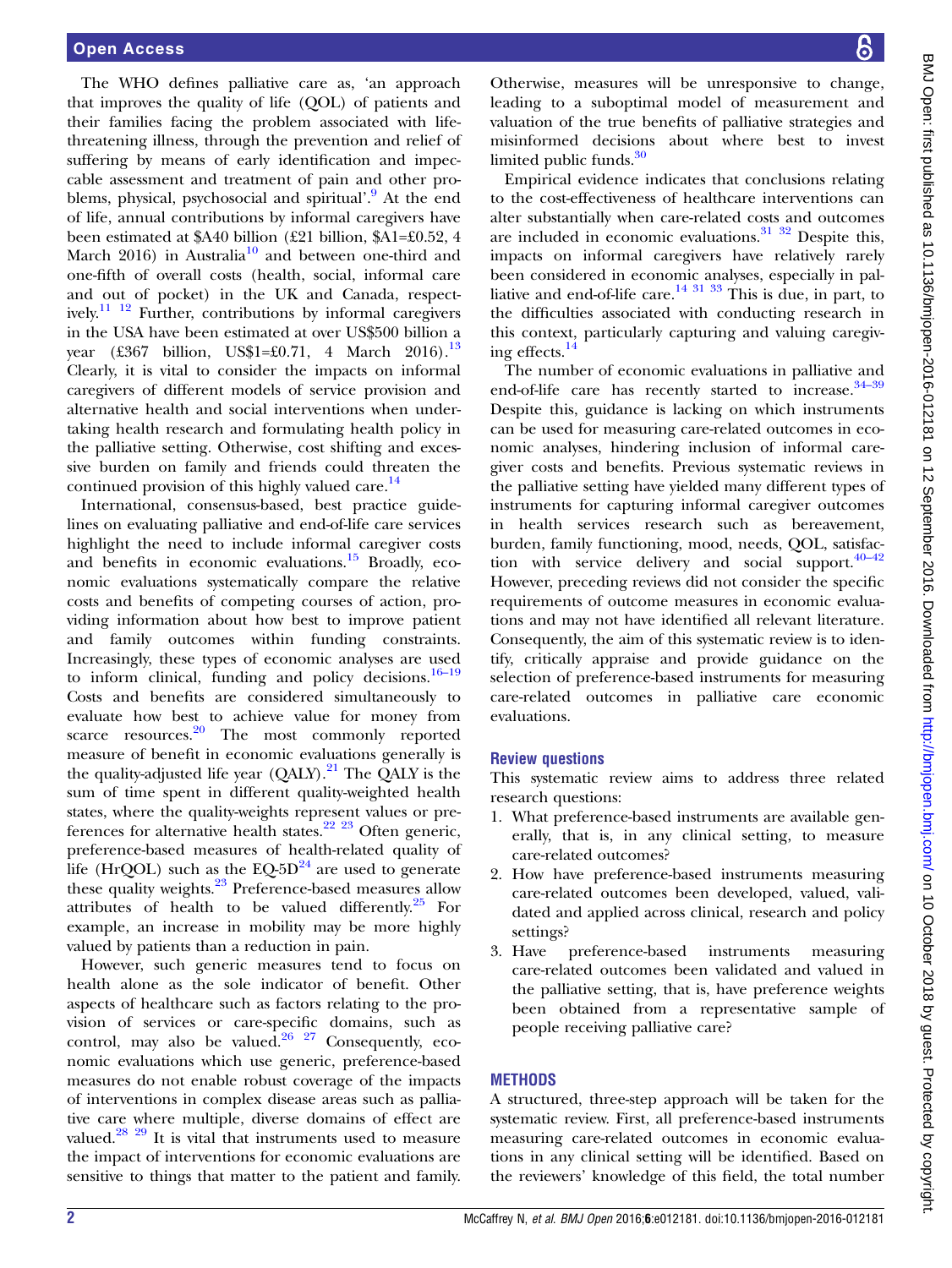of preference-based instruments specifically developed for palliative and end-of-life care is anticipated to be small. Therefore, no restrictions regarding clinical area will be applied at this stage. Second, a supplementary search will be conducted to identify all studies reporting details on the development and application of the identified instruments, with particular attention paid to psychometric properties and valuation methods. Finally, the degree of suitability of the instruments for economic evaluations in the palliative care setting will be assessed by scoring whether the domains or dimensions were developed using input from informal caregivers of people receiving palliative care and whether items from the International Society for Quality of Life Research  $(ISOQOL)^{43}$  minimum standards for patient-reported outcome measures and the checklist for reporting valuation studies of multiattribute utility-based instruments  $(CREATE)^{44}$  $(CREATE)^{44}$  $(CREATE)^{44}$  have been evaluated in this population. Any protocol amendments will be documented by the lead author in the systematic review study protocol. The Flinders University Health Sciences Liaison librarian will be available to the team for the conduct of the study and specifically will provide guidance on the search strings for each database.

## Eligibility criteria

Published, peer-reviewed, English-language articles reporting preference-based instruments for measuring care-related outcomes in any clinical area will be eligible for inclusion in the first step of the systematic review. Inclusion criteria:

- ▸ Studies including informal caregivers of adult patients receiving palliative care;
- ▸ Studies reporting the development or application of a preference-based instrument for measuring carerelated outcomes;
- ▸ Primary and secondary research directly related to the topic, that is, there will be no restrictions regarding research methods;
- ▸ All geographical, national and social settings;

Exclusion criteria:

- ▸ Studies where the informal caregiver is a child or young adult or a paid caregiver, for example, healthcare professionals or paid in-home care workers;
- ▸ Informal caregivers of people receiving curative or maintenance care;
- ▸ Studies describing non-preference based care-related measures;
- ▸ Studies reporting generic (non-specific) preferencebased measures;
- ▸ Studies applying unidimensional measures;
- ▸ Non-English articles and those not peer reviewed, including editorials, comment or discussion papers, conference articles and the grey literature.

#### Search strategy

A comprehensive search of the literature will be conducted from database inception to the date of the search (ASSIA; CINAHL; Cochrane library including

DARE, NHS EED, HTA; Econlit; Embase; PsychINFO; and PubMed) to identify relevant published studies meeting the inclusion criteria. Keywords and MeSH terms, derived from previously conducted systematic reviews of informal caregiver outcome measurement tools and preference-based instruments, include following: caregiver, family, volunteer, instrument, questionnaire, outcome assessment, preference-based, utility and care-related and the search will be adapted for each database (fi[gure 1](#page-3-0)). The reference lists of the included articles will be reviewed for additional literature unidentified by the search (pearling). Searches will be restricted to English language only. Search results and retrieved references will be deposited into Thomson Reuters EndNote V. X7.1 (2014) libraries and this software will be used to manage records throughout the review.

#### Selection process

First, the titles and abstracts will be reviewed by the lead investigator who has over 10 years' experience in conducting systematic reviews to assess eligibility for inclusion in the review. Full text articles will be retrieved when the abstract contains insufficient information. If necessary, corresponding authors will be contacted to ascertain whether studies meet the inclusion criteria. Second, the full text articles of potentially eligible studies will be retrieved and independently assessed from the first selection process, for inclusion in the review. A randomly selected subset of citations (10%) will be independently screened by two other members of the research team. Agreement between the reviewers will be assessed using the Kappa statistic to determine if further duplicate reviewing is required. $45$  If the interrater reliability is <0.8, that is, strong agreement, $45$  and additional subset of citations (25%) will be independently screened. If the inter-rater reliability is still <0.8, all remaining citations will be independently screened. Any disagreements between reviewers will be resolved by consensus among the research team.

Following identification of preference-based instruments measuring care-related outcomes, a second comprehensive search of the literature using the same databases will be conducted to identify studies reporting details on the development, valuation, measurement properties and application of the identified instruments across clinical, research and policy settings. Keywords and MeSH terms will include following: the name of the instrument, 'caregiver', 'valuation' and 'psychometric'. Published, peer-reviewed, English-language articles reporting preference-based, care-related instrument development, valuation, measurement properties and application will be included. The same selection process will be followed as detailed above to identify included articles.

As the total number of preference-based instruments measuring care-related outcomes is anticipated to be small, based on the reviewers' knowledge of this field, there will be no restrictions in terms of setting or study quality assessment during the screening process.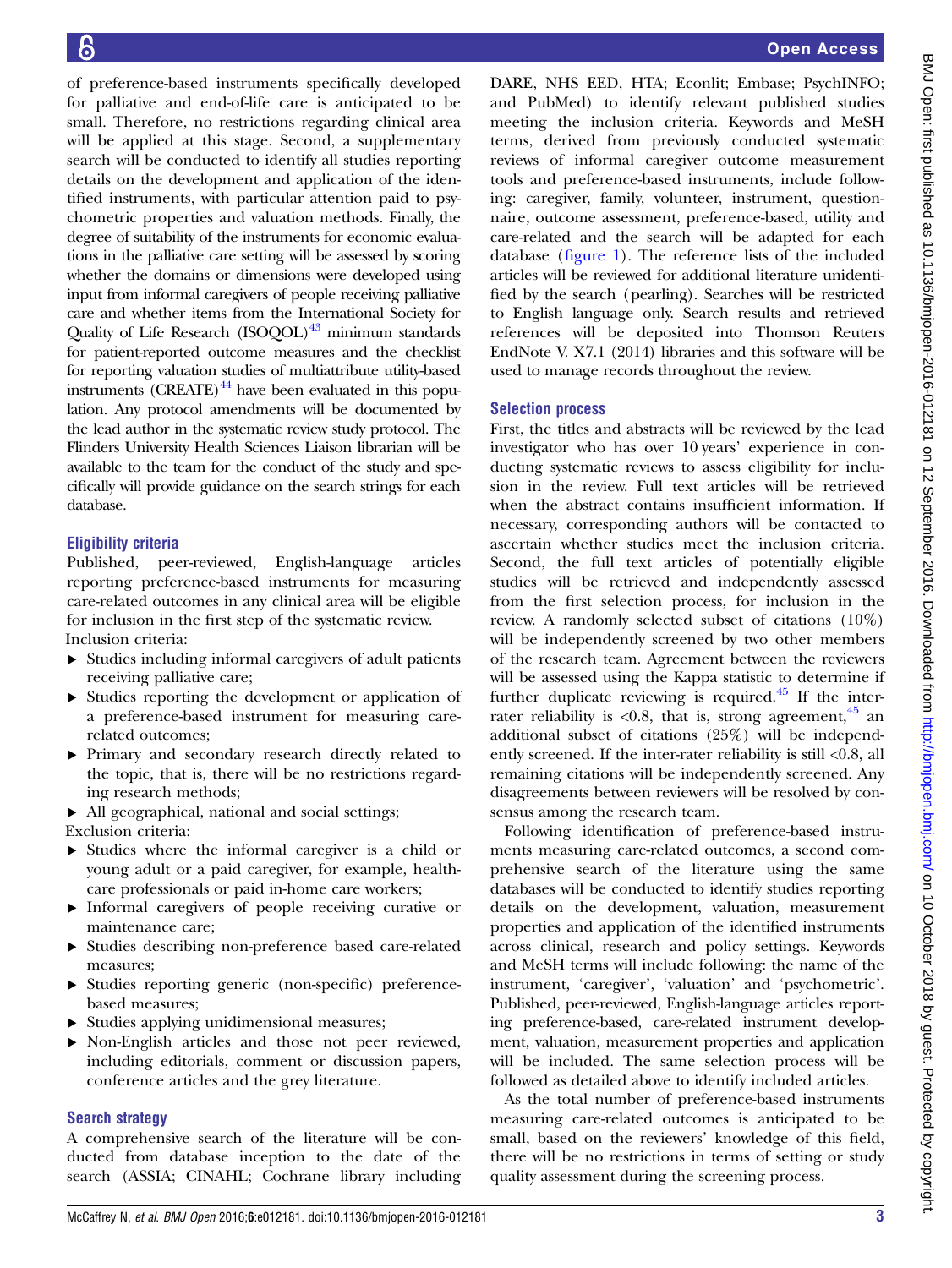<span id="page-3-0"></span>Figure 1 EMBASE draft search strategy.

#### **Population**

1. 'caregiver'/mi OR 'family'/mi OR 'volunteer'/mi OR relative/mi OR 'care giving':ab,ti OR 'care giver':ab.ti OR caregiv\*:ab.ti OR carer\*:ab.ti OR volunteer\*:ab.ti OR spouse\*:ab.ti OR husband\*:ab,ti OR wife\*:ab,ti OR family:ab,ti OR informal care\*:ab,ti

#### Intervention

- 2. 'health survey'/exp OR 'short survey'/exp OR 'questionnaire'/exp OR 'outcome assessment'/mj OR Questionnaire\*:ab,ti OR instrument\*:ab,ti OR measure\*:ab,ti OR inventory:ab,ti OR inventories:ab,ti OR tool\*:ab,ti OR score\*:ab,ti OR indicator\*:ab,ti OR scale\*:ab,ti OR rating\*:ab,ti OR assessment:ab,ti OR survey\*:ab,ti OR instrument\*:ab,ti OR measure\*:ab,ti OR tool\*:ab,ti
- 3. Preference-based

'patient preference'/exp OR 'quality adjusted life year'/exp OR 'contingent valuation'/exp OR utilit\*:ab,ti OR preference\*:ab,ti OR weight\*:ab,ti OR "time trade off":ab,ti OR "time trade-off":ab,ti OR TTO:ab,ti OR SG:ab,ti OR "standard gamble":ab,ti OR DCE:ab,ti OR "discrete choice experiment":ab,ti OR conjoint:ab,ti OR QALY:ab,ti OR "quality adjusted life year":ab,ti OR value:ab,ti OR values:ab,ti OR valuation:ab,ti OR scor\*:ab,ti OR dimension:ab,ti OR dimensions:ab,ti OR domain:ab,ti OR domains:ab,ti OR indices:ab,ti OR index:ab,ti OR attribute:ab,ti OR attributes:ab,ti

#### Outcome

- 4. 'quality of life':ab,ti OR QOL\*:ab,ti OR capabilit\*:ab,ti OR care-related:ab,ti OR burden\*:ab,ti OR caring:ab,ti
- 5. (1 AND 2 AND 3 AND 4) AND limit to English

#### Data collection

A table will be created in Microsoft Office Excel 2010 to extract data from the included studies, summarise the evidence and inform assessment of the suitability of the preference-based instruments for measuring care-related outcomes in palliative care. This software will be used to manage data throughout the review. The form will be piloted with three of the included articles and updated accordingly. Extracted information will include following: study features (publication date, country of origin, sample size, setting (clinical, research, policy), type of study, study population, clinical area); instrument description (name of instrument, information about the instrument including domains or dimensions, number of items, description of the items and response format, administration method, ie, self-report, clinician administered, other or unknown, conceptual and measurement model, translation of the instrument, patient and investigator burden); psychometric properties (content validity, construct validity, reliability, responsiveness, floor or ceiling effects, acceptability and feasibility); and valuation (health states valued, preference elicitation technique, source for preference weights, modelling, interpretability of scores and scoring algorithm). Two reviewers will extract data independently (NM; RH). Where there is ambiguity, input will be sought from a third reviewer. Any disagreements between reviewers will be resolved by consensus among the research team.

Two reviewers will independently assess the suitability of the preference-based instruments for measuring outcomes in palliative care using the ISOQOL, minimum standards for patient-reported outcome measures

(conceptual and measurement model, reliability, content validity, construct validity, responsiveness, interpretability of scores, translation of measure, patient and investigator burden), $^{43}$  $^{43}$  $^{43}$  and the CREATE checklist (descriptive system, health states values, sampling, preference data collection, study sample, modelling, scoring algorithm). $44$  The ISOOOL minimum standards were chosen as these standards were developed from a systematic review of published and unpublished guidance on patient-reported outcome measures, including the COnsensus-based Standards for the selection of health Measurement Instruments (COSMIN).<sup>46</sup> To the authors' knowledge, the CREATE checklist is the only published guidance on what key components should be reported in a valuation study. $44$  Information on how the contents of the instruments were developed, psychometric properties and valuation will be used to assess the suitability of the instruments for the palliative setting; instruments will be scored on whether the domains or dimensions were developed using input from informal caregivers of people receiving palliative care (yes/no) and whether each of the reporting checklist items has been evaluated for this population (if yes, then a score of one will be allocated) and a total score calculated. Any discrepancies will be identified and resolved by consensus among the research team.

#### Data synthesis

A narrative summary of the included studies and instruments will be provided in accordance with recent guid-ance from the Cochrane Collaboration.<sup>[47](#page-5-0)</sup> Four tables summarising the main features of the included studies,

ள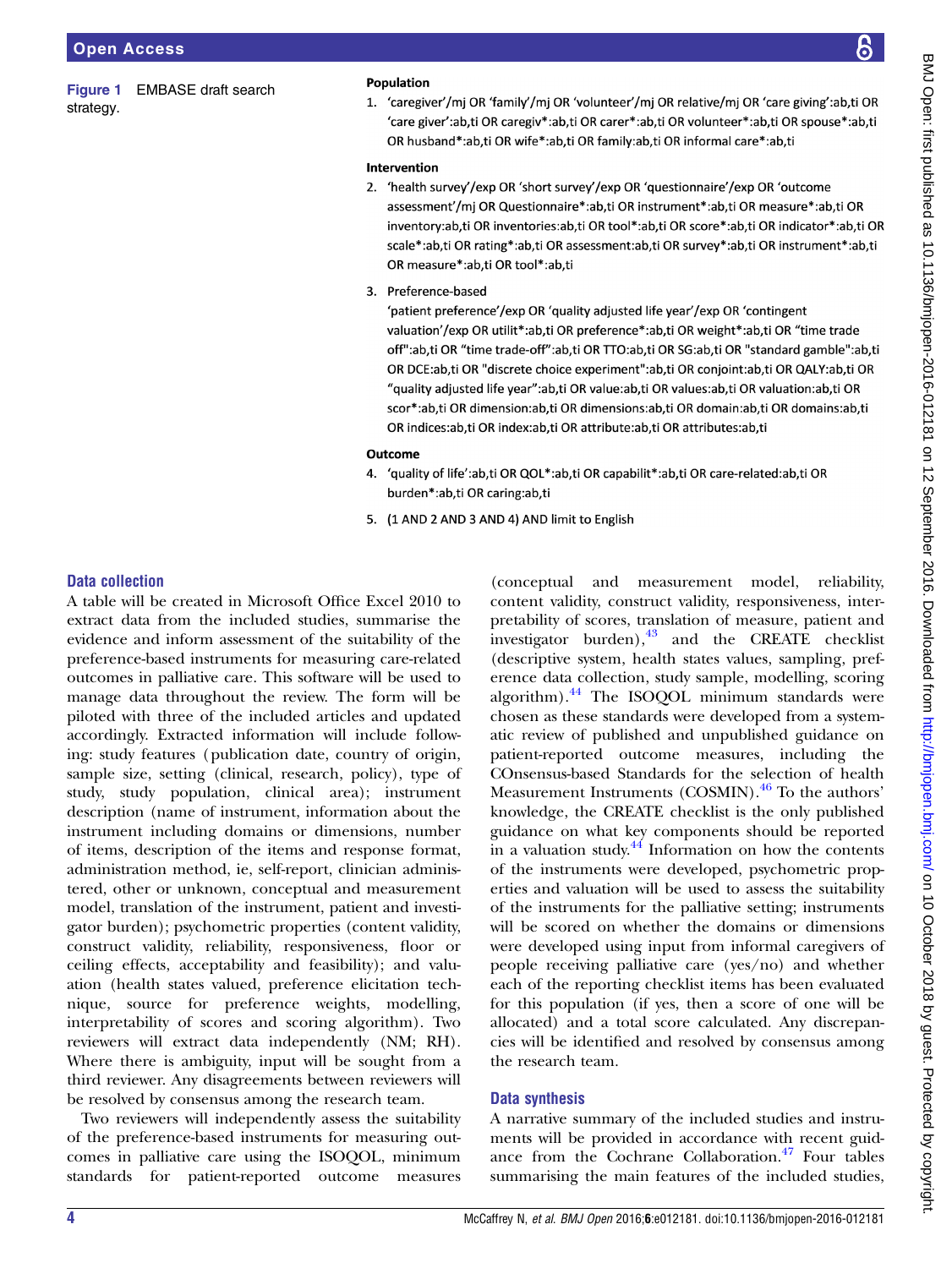<span id="page-4-0"></span>instrument descriptions, psychometric properties and valuation will be presented (see 'Data collection'). $48$ Using these data, similarities and differences between the instruments will be described, including their suitability for measuring care-related outcomes in palliative care and possible reasons for variations between instruments will be explored, for example, variability in study populations and method of content development. Recommendations for practice on selection of instruments for measuring care-related outcomes in palliative care economic analyses will be provided.

As the total number of preference-based instruments measuring care-related outcomes is anticipated to be small, to minimise reporting bias, the relevant development groups will be contacted to make sure no crucial information or developments have been missed.

#### ETHICS AND DISSEMINATION

This is a planned systematic review of published literature. Therefore, ethics approval to conduct this research is not required. The systematic review protocol is registered with the PROSPERO, registration number CRD42016034188. Findings will be presented at leading palliative care and health economic conferences and published in a peer-reviewed journal.

#### Author affiliations

<sup>1</sup>Palliative and Supportive Services, Flinders University, Bedford Park, South Australia, Australia

<sup>2</sup>Flinders Health Economics Group, Flinders University, Bedford Park, South Australia, Australia

<sup>3</sup>Health Economics Unit, School of Health and Population Sciences, University of Birmingham, Birmingham, UK

<sup>4</sup>Netherlands Institute for Health Services Research, Utrecht, The Netherlands

Acknowledgements The coauthors warmly thank members of the Netherlands Institute for Health Services Research Scientific Committee for their constructive feedback on an earlier version of this manuscript.

Contributors NM led the conception and design of the work with input from all coauthors. NM drafted the work and the coauthors revised the protocol and manuscript critically for important intellectual content. All coauthors approved the final version to be published and are accountable for all aspects of the work. NM is the guarantor for the overall content.

Funding Funding for this study is provided by a Flinders University Early Career grant (grant number 01.574.39798) and discretionary research funds held by the respective academic departments. The funders have no role in the study design, data collection and analysis, or decision to publish.

Competing interests All members of the review team have been involved to some degree in the development, valuation, validation and application of the Carer Experience Scale (CES) and Care-related Quality of Life instrument (CarerQoL), two preference-based instruments for measuring care-related quality of life.

Provenance and peer review Not commissioned; externally peer reviewed.

**Open Access** This is an Open Access article distributed in accordance with the Creative Commons Attribution Non Commercial (CC BY-NC 4.0) license, which permits others to distribute, remix, adapt, build upon this work noncommercially, and license their derivative works on different terms, provided the original work is properly cited and the use is non-commercial. See: [http://](http://creativecommons.org/licenses/by-nc/4.0/) [creativecommons.org/licenses/by-nc/4.0/](http://creativecommons.org/licenses/by-nc/4.0/)

#### **REFERENCES**

- 1. McCaffrey N, Currow D. Including carer effects in economic evaluations: willingness to care, a missing link? Palliat Med 2010;24: s166–7.
- 2. Currow DC, Burns C, Agar M, et al. Palliative caregivers who would not take on the caring role again. [J Pain Symptom Manage](http://dx.doi.org/10.1016/j.jpainsymman.2010.06.017) 2011;41:661–72.
- Johnson MJ, Allgar V, Macleod U, et al. Family caregivers who would be unwilling to provide care at the end of life again: findings from the Health Survey for England Population Survey. [PLoS ONE](http://dx.doi.org/10.1371/journal.pone.0146960) 2016;11:e0146960.
- 4. Wittenberg E, Prosser LA. Disutility of illness for caregivers and families: a systematic review of the literature. [Pharmacoeconomics](http://dx.doi.org/10.1007/s40273-013-0040-y) 2013;31:489–500.
- 5. Currow DC. Caregivers' three-cornered hats: Their tricornes. [Palliat](http://dx.doi.org/10.1177/0269216315584243) [Med](http://dx.doi.org/10.1177/0269216315584243) 2015:29:485-6.
- 6. Kent EE, Rowland JH, Northouse L, et al. Caring for caregivers and patients: research and clinical priorities for informal cancer caregiving. [Cancer](http://dx.doi.org/10.1002/cncr.29939) 2016;122:1987-95.
- 7. Torbica A, Calciolari S, Fattore G. Does informal care impact utilization of healthcare services? Evidence from a longitudinal study of stroke patients. [Soc Sci Med](http://dx.doi.org/10.1016/j.socscimed.2014.11.005) 2015;124:29-38.
- 8. Al-Janabi H, McCaffrey N, Ratcliffe J. Carer preferences in economic evaluation and healthcare decision making. [Patient](http://dx.doi.org/10.1007/s40271-013-0035-y) 2013;6:235–9.
- 9.<http://www.who.int/cancer/palliative/en/>
- 10. Access Economics. The economic value of informal care in 2010. Sydney, NSW, Australia: Access Economics Pty Limited & Carers, 2010.
- 11. Round J, Jones L, Morris S. Estimating the cost of caring for people with cancer at the end of life: a modelling study. [Palliat Med](http://dx.doi.org/10.1177/0269216315595203) 2015;29:899–907.
- 12. Dumont S, Jacobs P, Turcotte V, et al. Palliative care costs in Canada: a descriptive comparison of studies of urban and rural patients near end of life. [Palliat Med](http://dx.doi.org/10.1177/0269216315583620) 2015;29:908-17.
- 13. Chari AV, Engberg J, Ray KN, et al. The opportunity costs of informal elder-care in the United States: new estimates from the American Time Use Survey. [Health Serv Res](http://dx.doi.org/10.1111/1475-6773.12238) 2015;50:871-82.
- 14. McCaffrey N, Cassel JB, Coast J. Bringing the economic cost of informal caregiving into focus. [Palliat Med](http://dx.doi.org/10.1177/0269216315612653) 2015;29:866-7.
- 15. Evans CJ, Harding R, Higginson IJ, et al. 'Best practice' in developing and evaluating palliative and end-of-life care services: a meta-synthesis of research methods for the MORECare project. [Palliat Med](http://dx.doi.org/10.1177/0269216312467489) 2013;27:885–98.
- 16. Hjelmgren J, Berggren F, Andersson F. Health economic guidelines--similarities, differences and some implications. [Value](http://dx.doi.org/10.1046/j.1524-4733.2001.43040.x) [Health](http://dx.doi.org/10.1046/j.1524-4733.2001.43040.x) 2001;4:225–50.
- 17. Tarn T, Smith M. Pharmacoeconomic guidelines around the world. ISPOR connections 2004;10:5–15.
- 18. Drummond M, Barbieri M, Cook J, et al. Transferability of economic evaluations across jurisdictions: ISPOR Good Research Practices Task Force report. [Value Health](http://dx.doi.org/10.1111/j.1524-4733.2008.00489.x) 2009;12:409-18.
- 19. Sullivan SM, Wells G, Coyle D. What guidance are economists given on how to present economic evaluations for policymakers? A Systematic Review. [Value Health](http://dx.doi.org/10.1016/j.jval.2015.06.007) 2015;18:915–24.
- 20. Drummond M, Sculpher M, Torrance G, et al. Methods for the economic evaluation of health care programmes. 3rd edn. Oxford, UK: Oxford University Press, 2005.
- 21. Brazier JE, Dixon S, Ratcliffe J. The role of patient preferences in cost-effectiveness analysis: a conflict of values? [Pharmacoeconomics](http://dx.doi.org/10.2165/11314840-000000000-00000) 2009;27:705–12.
- 22. Neumann PJ, Goldie SJ, Weinstein MC. Preference-based measures in economic evaluation in health care. [Annu Rev Public](http://dx.doi.org/10.1146/annurev.publhealth.21.1.587) [Health](http://dx.doi.org/10.1146/annurev.publhealth.21.1.587) 2000;21:587–611.
- 23. Brazier J, Ratcliffe J, Tsuchiya A, et al. Measuring and valuing health benefits for economic evaluation. Oxford: Oxford University Press, 2007.
- 24. Herdman M, Gudex C, Lloyd A, et al. Development and preliminary testing of the new five-level version of EQ-5D (EQ-5D-5L). [Qual Life](http://dx.doi.org/10.1007/s11136-011-9903-x) [Res](http://dx.doi.org/10.1007/s11136-011-9903-x) 2011;20:1727–36.
- 25. Al-Janabi H, Flynn TN, Coast J. Estimation of a preference-based carer experience scale. Med Decis Mak 2011;31:458–68.
- 26. Ratcliffe J, Buxton M. Patient's preferences regarding the process and outcomes of high technology medicine: an application of conjoint analysis to liver transplantation. Int J Technol Assess Health Care 1999;15:340–51.
- 27. Al-Janabi H, Coast J, Flynn TN. What do people value when they provide unpaid care for an older person? A meta-ethnography with interview follow-up. [Soc Sci Med](http://dx.doi.org/10.1016/j.socscimed.2008.03.032) 2008;67:111-21.
- 28. McCaffrey N, Agar M, Harlum J, et al. Better informing decision making with multiple outcomes cost-effectiveness analysis under uncertainty in cost-disutility space. [PLoS ONE](http://dx.doi.org/10.1371/journal.pone.0115544) 2015;10:e0115544.